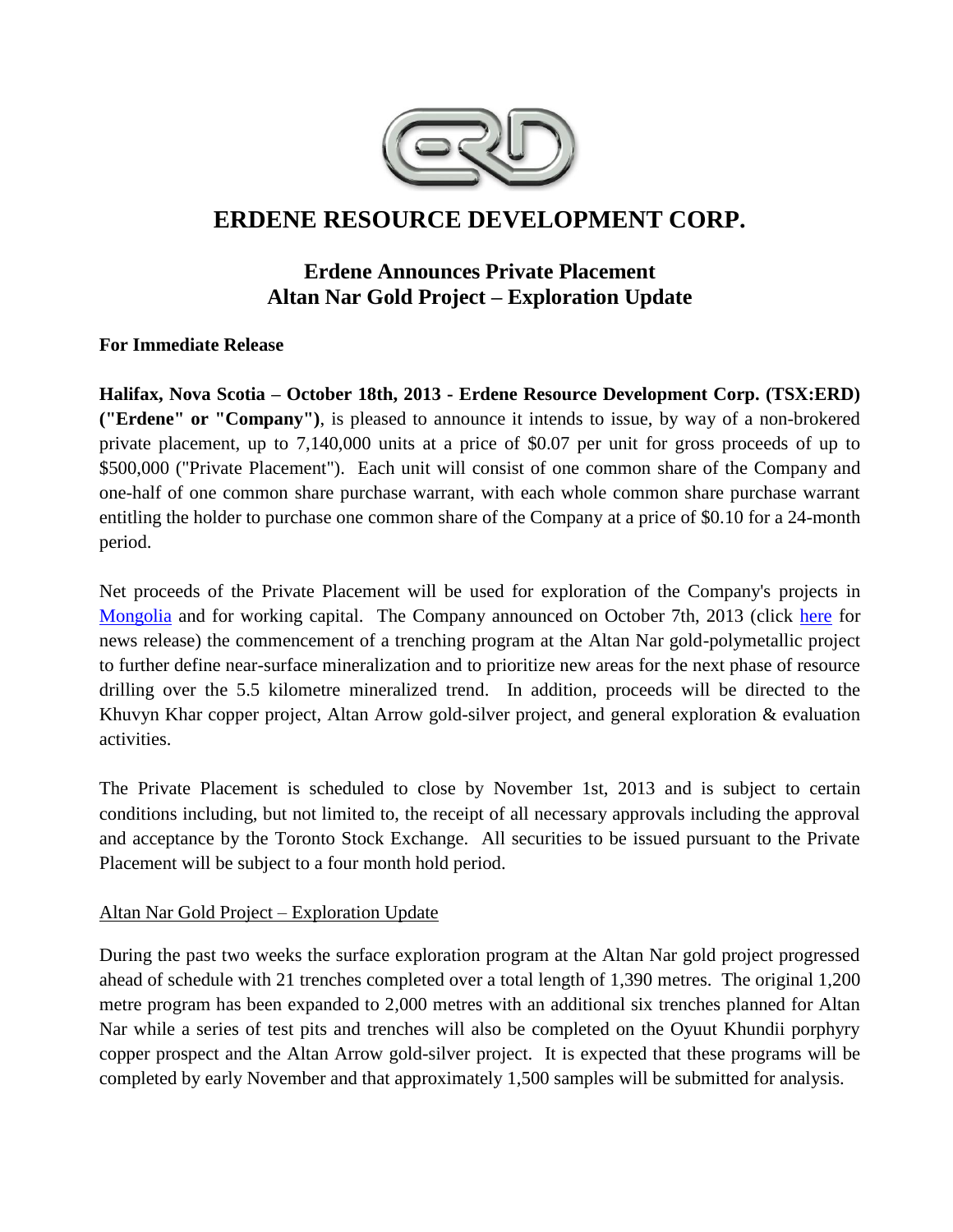#### **Qualified Person**

J.C. (Chris) Cowan, P. Eng. (Ontario), VP Asia for Erdene, is a Qualified Person as that term is defined in National Instrument 43-101 and has reviewed and approved the technical information contained in this news release.

#### **About Erdene**

Erdene Resource Development Corp. is a Canada-based resource company focused on the acquisition, exploration, and development of base and precious metals in underexplored and highly prospective Mongolia. For further information on the Company, please visit [www.erdene.com.](file:///C:/Users/User/AppData/Local/Microsoft/Windows/Temporary%20Internet%20Files/Content.Outlook/AQIHEH4C/www.erdene.com) Erdene has 58,785,299 issued and outstanding common shares and, a fully diluted position of 67,095,465 common shares.

#### **Forward-Looking Statements**

Certain information regarding Erdene contained herein may constitute forward-looking statements within the meaning of applicable securities laws. Forward-looking statements may include estimates, plans, expectations, opinions, forecasts, projections, guidance or other statements that are not statements of fact. Although Erdene believes that the expectations reflected in such forward-looking statements are reasonable, it can give no assurance that such expectations will prove to have been correct. Erdene cautions that actual performance will be affected by a number of factors, most of which are beyond its control, and that future events and results may vary substantially from what Erdene currently foresees. Factors that could cause actual results to differ materially from those in forward-looking statements include market prices, exploitation and exploration results, continued availability of capital and financing and general economic, market or business conditions. The forward-looking statements are expressly qualified in their entirety by this cautionary statement. The information contained herein is stated as of the current date and is subject to change after that date. The Company does not assume the obligation to revise or update these forward-looking statements, except as may be required under applicable securities laws.

## **NO REGULATORY AUTHORITY HAS APPROVED OR DISAPPROVED THE CONTENTS OF THIS RELEASE**

**- 30 -**

#### **Contact information**

### **Erdene Resource Development Corp.**

Peter C. Akerley, President and CEO or

Ken W. MacDonald, Vice President Business Strategy and CFO